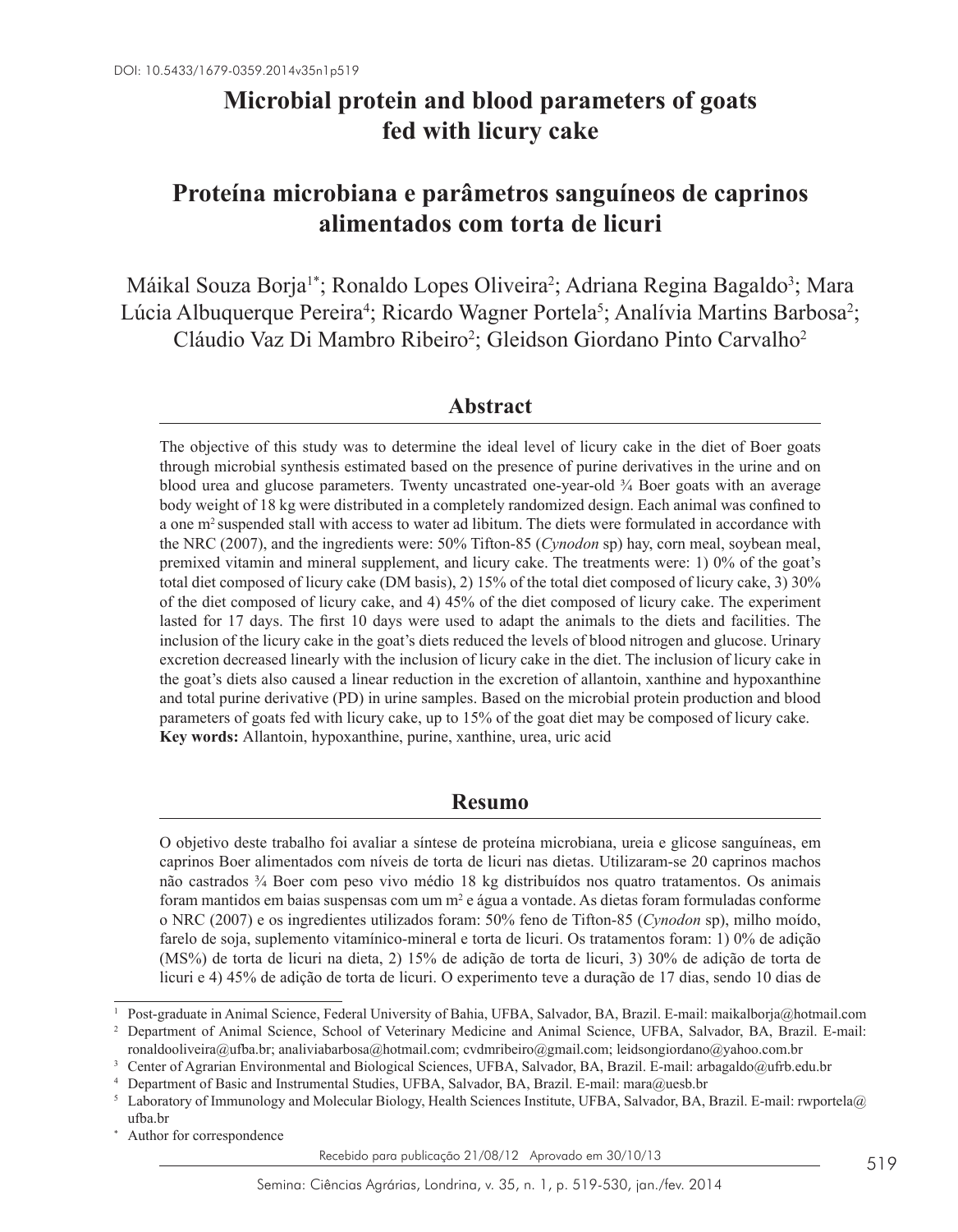adaptação dos animais as dietas. A inclusão da torta de licuri na dieta de caprinos promoveu redução nos níveis de ureia e glicose nos caprinos. O volume urinário dos caprinos reduziu de forma linear com a inclusão de torta de licuri na dieta. A inclusão de torta de licuri nas dietas de caprinos promoveu redução linear na excreção de alantoína xantina e hipoxantina e derivados de purinas totais (PD) nas amostras das coletas totais de urina em resposta a inclusão da torta de licuri na dieta. Com base na produção de proteína microbiana e os parâmetros sanguíneos dos caprinos alimentados com torta de licuri, pode-se utilizar até 15% de inclusão na dieta.

**Palavras-chave:** Ácido úrico, alantoína, hipoxantina, purinas, uréia, xantina

#### **Introduction**

Raising goats is extremely important for food production (meat and milk), especially in northeastern Brazil where the largest herd in the country is located. However, the goat production industry has low production indices, principally due to poor feeding management.

The use of regional products as goat feed could be a viable method to increase the productivity indices of these herds. This justifies the interest in the study of the use of alternative nutritional supplements that have good nutritional value and a lower cost than traditional supplements (FERREIRA et al., 2009; ARGÔLO et al., 2010).

Licury cake is a regional product that may have good potential as a protein supplement for animal feed. This cake is obtained by pressing the fruit from the licury, *Syagrus coronata* (Martius) Beccari, a palm tree that is well adapted to semiarid regions. Licury is cultivated for oil production. Licury oil is principally used in the production of cosmetics, soaps and in human and animal foods (BORJA et al., 2010; SILVA et al., 2011).

As a food, licury cake has not been well studied, and its chemical composition is 23.6% crude protein (CP), 10.1% ether extract (EE), 51.5% neutral detergent fiber (NDF), 34.9% acid detergent fiber (ADF), and 17.3% lignin, with values based on the dry material (BORJA et al., 2010). Thus, we can characterize the licury cake as a protein source, although it has an elevated NDF value.

The objective this study was to evaluate the effects of licury cake on microbial synthesis (estimated by purine derivatives in the urine) and on blood urea and glucose in Boer goats.

### **Materials and Methods**

The experiment was carried out in June of 2008 at the School of Veterinary Medicine and Animal Science of the Federal University of Bahia, located in Salvador, Bahia. Salvador is characterized by its humid climate, average annual precipitation of 2098,9 mm, average relative humidity of 81% and average temperature of 25.3°C, with a high of 28.1°C and a low of 22.5°C (CEI, 2010).

The animals were kept individually in  $1.0 \times$ 1.0 m stalls, with suspended floors and water and feeding troughs. Twenty uncastrated male ¾ Boer goats with an average age of one year and an initial average body weight of  $18 \pm 2.2$  kg were assigned to the experimental groups following a completely randomized design. The goats were dewormed and received vaccines in accordance with the local health schedule. As treatments, the goats were fed diets containing 0, 15, 30 or 45% DM licury cake (*Syagrus coronata* (Martius) Beccari) (Table 1).

The diets were 50:50 forage:concentrate, and Tifron-85 (*Cynodon sp*) hay was used as the forage. Chemical analyses were performed on the ingredients (Table 2), and the compositions of the diets were later calculated to meet the needs of the animals according to the NRC (2007) (Table 3). The rations were offered twice a day, at 9am and 4pm, and the total ration was adjusted such that the uneaten food represented 10% to 20% of the total offered. Water was provided freely. The duration of the experiment was 17 days, with 10 days of adaptation and 7 days of collection.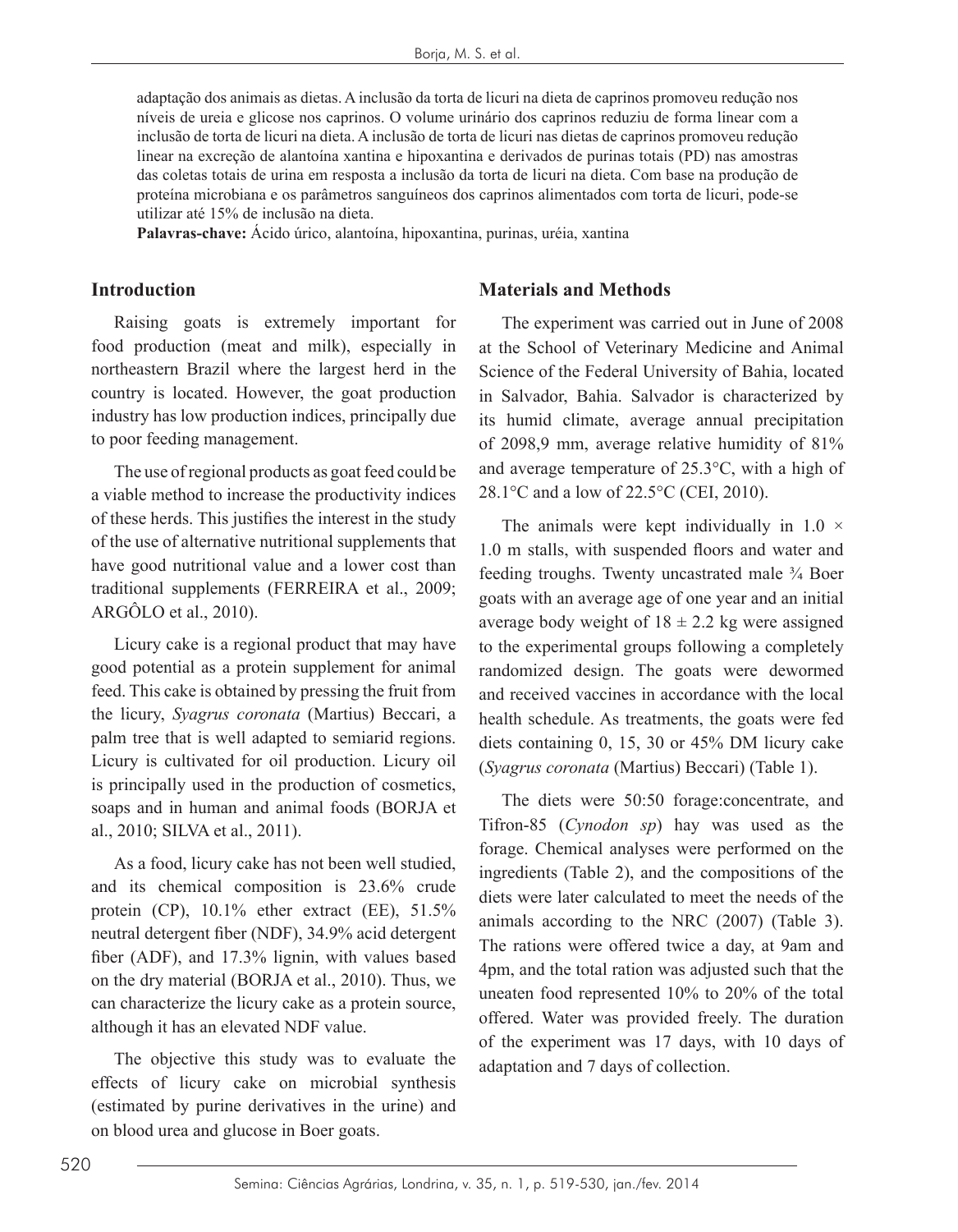| Table 1. The ingredients in the experimental diets. |  |  |  |  |
|-----------------------------------------------------|--|--|--|--|
|-----------------------------------------------------|--|--|--|--|

|                                             | Licury cake $(\% )$ |                    |      |      |  |
|---------------------------------------------|---------------------|--------------------|------|------|--|
| Items                                       |                     |                    | 30   | 45   |  |
|                                             |                     | Ingredients (% DM) |      |      |  |
| Corn                                        | 24.3                | 16.5               | 10.6 | 6.2  |  |
| Soybean meal                                | 24.2                | 16.1               | 8.1  | 0    |  |
| Licury cake                                 |                     | 15.8               | 29.9 | 42.2 |  |
| Vitamin and mineral supplement <sup>1</sup> | 1.5                 | 1.5                | L.5  | 1.5  |  |
| Tifton hay                                  | 50                  | 50                 | 50   | 50   |  |

1 Nutritional information (per kg of active elements): 120.00 g calcium, 87.00 g phosphorus, 147.00 g sodium; 18.00 g sulfur, 590.00 mg copper, 40.00 mg cobalt, 20.00 mg chromium, 1800.00 mg iron, 80.00 mg iodine, 1300.00 mg manganese, 15.00 mg selenium, 3800.00 mg zinc, 300.00 mg molybdenum, 870.00 mg maximum fluoride; solubility of phosphorus (P) in citric acid at least  $2\% - 95\%$ . <sup>2</sup> % of total N.

**Source**: Elaboration of the authors.

**Table 2.** Chemical compositions of the ingredients used in the diets.

|                                      | Ingredients |                 |                |                                   |      |  |
|--------------------------------------|-------------|-----------------|----------------|-----------------------------------|------|--|
| Items                                | Corn        | Soybean<br>meal | Licury<br>cake | Vitamin and<br>mineral supplement | Hay  |  |
| Dry matter $(\% )$                   | 88.4        | 90.5            | 95.7           | 100                               | 95.6 |  |
| Mineral matter <sup>1</sup>          | 1.42        | 5.73            | 7.39           | 100                               | 6.23 |  |
| Organic matter                       | 86.9        | 84.8            | 88.3           | 0.00                              | 89.4 |  |
| Crude protein $1$                    | 6.88        | 42.6            | 23.6           | 0.00                              | 7.40 |  |
| Ether extract <sup>1</sup>           | 3.01        | 2.61            | 10.1           | 0.00                              | 0.62 |  |
| Neutral detergent fiber <sup>1</sup> | 11.3        | 10.9            | 51.5           | 0.00                              | 80.8 |  |
| Acid detergent fiber <sup>1</sup>    | 4.67        | 10.8            | 34.9           | 0.00                              | 45.1 |  |
| Cellulose <sup>1</sup>               | 3.59        | 6.88            | 17.6           | 0.00                              | 3.59 |  |
| Hemicellulose <sup>1</sup>           | 6.66        | 3.53            | 16.7           | 0.00                              | 6.66 |  |
| Lignin <sup>1</sup>                  | 1.08        | 0.85            | 17.3           | 0.00                              | 9.20 |  |
| INND <sup>2</sup>                    | 7.00        | 1.00            | 35.0           | 0.00                              | 63.0 |  |
| INND <sup>2</sup>                    | 3.00        | 2.00            | 9.00           | 0.00                              | 9.00 |  |
| Non-fiber carbohydrates <sup>1</sup> | 70.8        | 36.4            | 7.37           | 0.00                              | 2.19 |  |

 $1\%$  of DM;  $2\%$  of total N; INND, insoluble nitrogen in neutral detergent. **Source**: Elaboration of the authors.

The dry matter (DM), organic material (OM), crude protein (CP), ether extract (EE), insoluble nitrogen in neutral detergent (INND), and insoluble nitrogen in acid detergent (INAD) were measured in accordance with AOAC guidelines (AOAC, 1990). The measurements of neutral detergent fiber (NDF), acid detergent fiber (ADF), hemicellulose, cellulose and lignin were performed according to the procedure of (VAN SOEST; ROBERTSON; LEWIS, 1991).

The total carbohydrates (TC) were determined using the equation TC  $(\% ) = 100 - (\% \text{CP} +$ %EE +MM) (SNIFFEN et al., 1992). Non-fiber carbohydrates (A+B1) were calculated as follows: NFC (%) = 100 – (%CP + %EE + %NDFCP + %MM), in which B2 is equivalent to the neutral detergent fiber (NDF). The C fraction was obtained through the predictive equation for the potential degradation of NDF in bovine feed using CNCPS (Cornell Net Carbohydrate and Protein System): C  $(\% TC) = LIG (\% of the NDF) \times 2.4$  (SNIFFEN et al., 1992).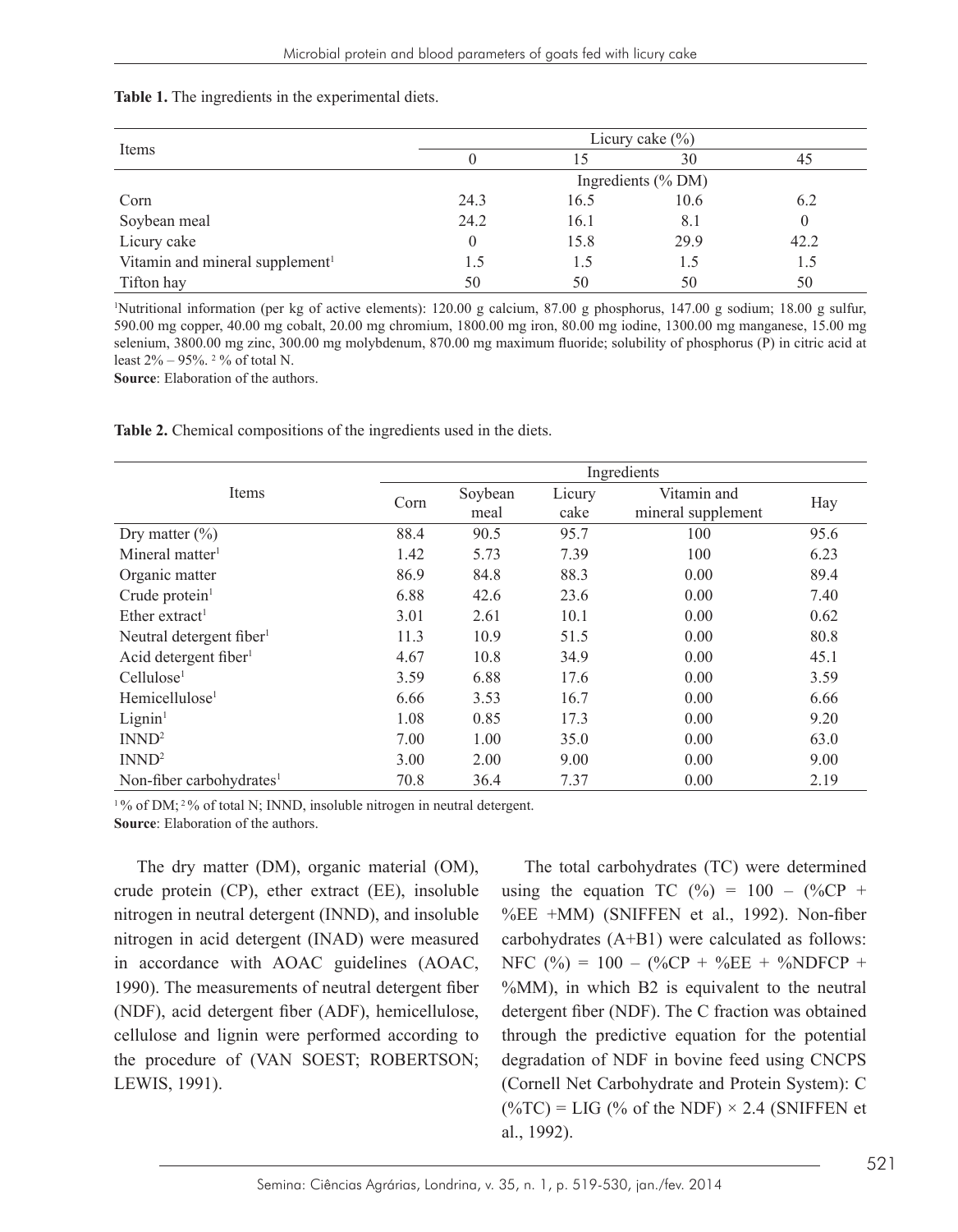|                                             | Licury cake $(\% )$         |      |      |      |
|---------------------------------------------|-----------------------------|------|------|------|
| Items                                       | $\theta$                    | 15   | 30   | 45   |
|                                             | Chemical composition (% DM) |      |      |      |
| Dry matter $(\% )$                          | 92.7                        | 93.7 | 94.5 | 95.3 |
| Organic matter                              | 86.3                        | 86.7 | 87.1 | 87.4 |
| Mineral matter <sup>1</sup>                 | 6.35                        | 6.94 | 7.43 | 7.82 |
| Crude protein $1$                           | 15.7                        | 15.4 | 14.9 | 14.1 |
| Neutral $IND2$                              | 9.00                        | 9.00 | 8.00 | 7.00 |
| Acid $IND2$                                 | 3.00                        | 3.00 | 3.00 | 3.00 |
| Ether extract <sup>1</sup>                  | 1.67                        | 2.83 | 3.86 | 4.78 |
| Neutral detergent fiber <sup>1</sup>        | 45.9                        | 52.2 | 57.9 | 62.9 |
| Acid detergent fiber <sup>1</sup>           | 25.5                        | 30.1 | 34.1 | 37.5 |
| Lignin <sup>1</sup>                         | 5.07                        | 7.65 | 9.95 | 11.9 |
| Non-fiber carbohydrates <sup>1</sup>        | 27.1                        | 19.9 | 13.7 | 8.63 |
| Metabolizable energy <sup>3</sup> (Mcal/kg) | 2.10                        | 1.99 | 1.91 | 1.82 |

#### **Table 3.** Chemical composition of the diets.

<sup>1</sup> Values expressed based on dry matter,  $\frac{1}{2}$  Detergent-insoluble nitrogen,  $\frac{1}{2}$  Values estimated according to the NRC (2001). **Source:** Elaboration of the authors.

For protein fractionation, the A fraction (nonprotein nitrogen, NPN) was determined as the difference between the total nitrogen and the insoluble nitrogen in trichloroacetic acid (TCA). The insoluble nitrogen in TCA was obtained via incubation of a 500 mg sample with 50 ml of distilled water for 30 minutes with the subsequent addition of 10 ml of TCA at 10% and incubation for another 30 minutes (LICITRA et al., 1996). The remaining residue was filtered through a paper filter (Whatman, nº 54) and washed with water, yielding the nitrogen content. The true soluble protein in the neutral detergent (fractions B1+B2) was determined as the difference between the insoluble N in TCA (fraction A), which was determined as described by Pereira and Rossi Júnior (1994). Fraction B3 was calculated as the difference between the insoluble nitrogen in neutral detergent (INND) and the insoluble nitrogen in acid detergent (INAD), both of which were determined by boiling a 500 mg sample in a solution of neutral or acid detergent for an hour, with a subsequent filtration through a crucible and the measurement of nitrogen in the insoluble residue. Fraction C was considered as the insoluble nitrogen in acid detergent (INAD), according to Licitra, Hernandez and Van Soest (1996).

Blood collection, in which the jugular vein was used as the puncture site and blood was drawn using the Vacutainer system, was performed on the seventh day of collection. Four collections were performed at different times (0, 2, 4 and 6 hours) after the feeding the animals. After the collection, the blood was centrifuged  $(2500 \times g$  for 10 minutes) to separate the serum, which was stored a –20ºC for later analysis. Commercial enzymatic colorimetric tests were used for the urea and blood glucose analyses.

All urine collections were performed on the first day of collection. The total collection was performed within a 24 hour period in 5 L plastic gallons containing 20 ml of  $40\%$   $H_2SO_4$ . At the end of the collection, the urine was weighed, homogenized and filtered through gauze, and an aliquot of 10% of the daily volume was retained. Aliquots of 10 ml were diluted in 40 ml of  $0.036N H_2SO_4$ . Acid was included to maintain a pH below three to avoid the destruction of the urinary purine derivatives of bacteria and uric acid precipitation. The samples were subsequently stored at a temperature of  $-20^{\circ}$ C and then submitted to allantoin, xanthinehypoxanthine and uric acid analyses. The total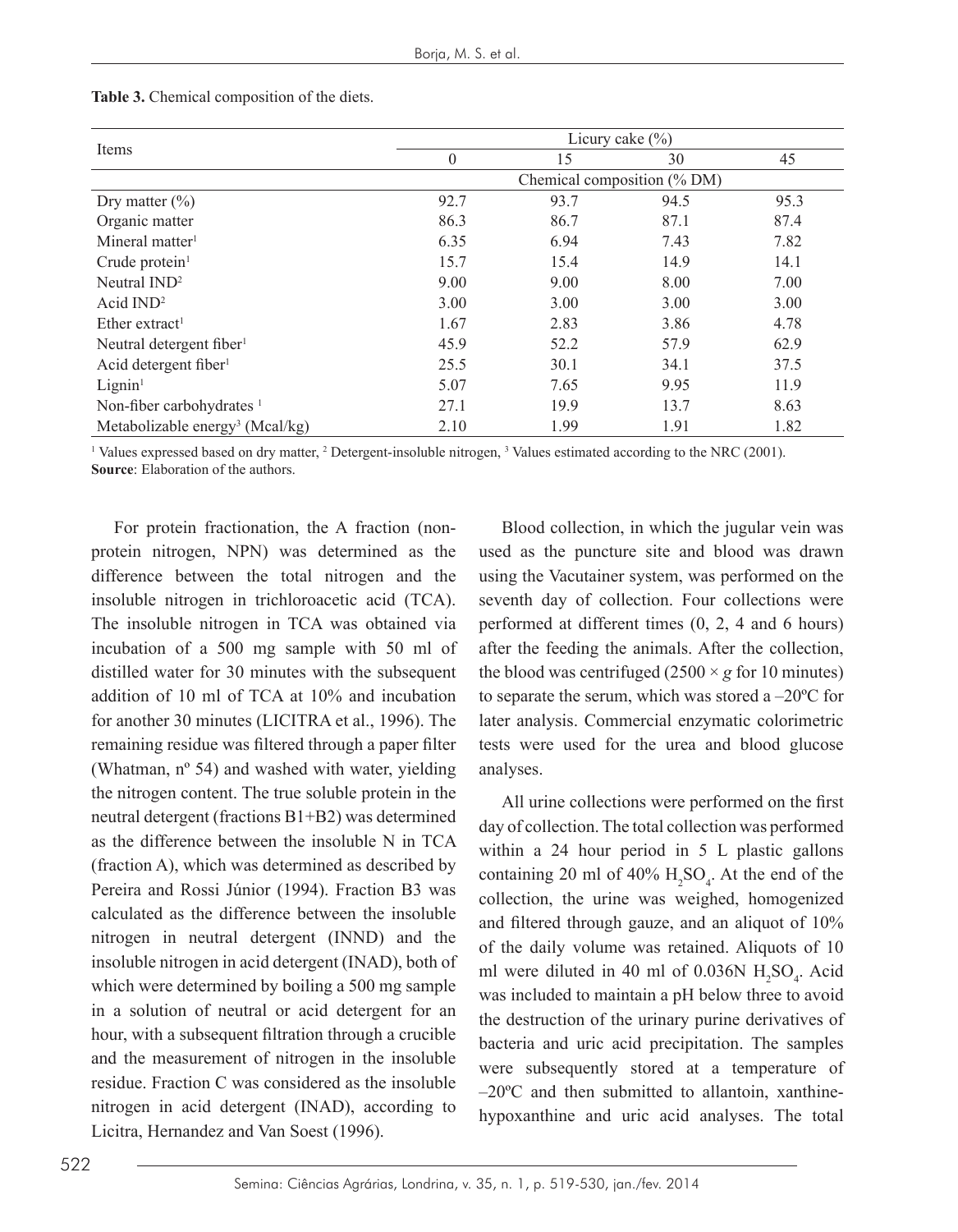excretion of purine derivatives was calculated as the sum of the quantities of allantoin, uric acid, xanthine and hypoxanthine present in the urine, expressed in mmol/day.

The equation proposed by Belenguer et al. (2002) for goats was used to estimate the quantity of absorbed purine  $(X, \text{mmol}/ \text{dav})$  as the excretion of purine derivatives (Y) divided by the recuperation rate of purine (0.76).

#### $X = Y / 0.76$

Assuming that 0.92 is the true digestibility of the purine bases in the duodenum, a 1.97 (mmol of purine bases/g N) ratio between purine bases (164 mmol/g DM) and an N content of 83.8 mg/g DM in the microbial population extracted from the goat's rumen, Belenguer et al. (2002) proposed the following equation:

MN ( $g/d$ ) = X/(0.92  $\times$  1.97) with MN being: microbial nitrogen.

The experimental design used was completely random with respect to the four treatments. Five animals were included in each treatment group, which received portions of the licury cake in the diets. All of the data were submitted to analysis to identify outliers and to the Shapiro-Wilk test to ensure normality. The data for urea-N and blood glucose were collected at different times and therefore were analyzed using the "Proc Mixed"

procedure for repeated measures. In contrast, the data referring to the estimation of the production of microbial protein were analyzed using the "Proc GLM" and "Proc Reg", in which analyses of variance and regression were performed. All of the analyses were performed using the statistical software SAS 1991.

#### **Results and Discussion**

The inclusion of licury cake in the goat's diets caused a linear reduction (P<0.05) in the levels of blood urea-N (Figure 1). This parameter is positively correlated with the ingestion of nitrogen by the animal (ROSELER et. al., 1993; HENNESSY et al., 1995; VALADARES et al., 1997; MOSCARDINI et al., 1998; CANNAS et al., 1998; WILSON; OVERTON; CLARK, 1998). Thus, the decrease in the levels of urea-N in the blood may be related to the modification of the fractionation of the nitrogen compounds in the diets due to the inclusion of the licury cake (Table 4); the reduction of the protein fraction A and a rapid degradability and increase of the fractions B3 and C, which are slow degrading and not degradable, respectively, was observed. This corroborates with the result observed in the diets that contained the licury cake, in which a reduction in the formation of ruminal ammonia and consequent decrease in the nitrogen circulating in the blood (BUN) was observed (Figure 1).



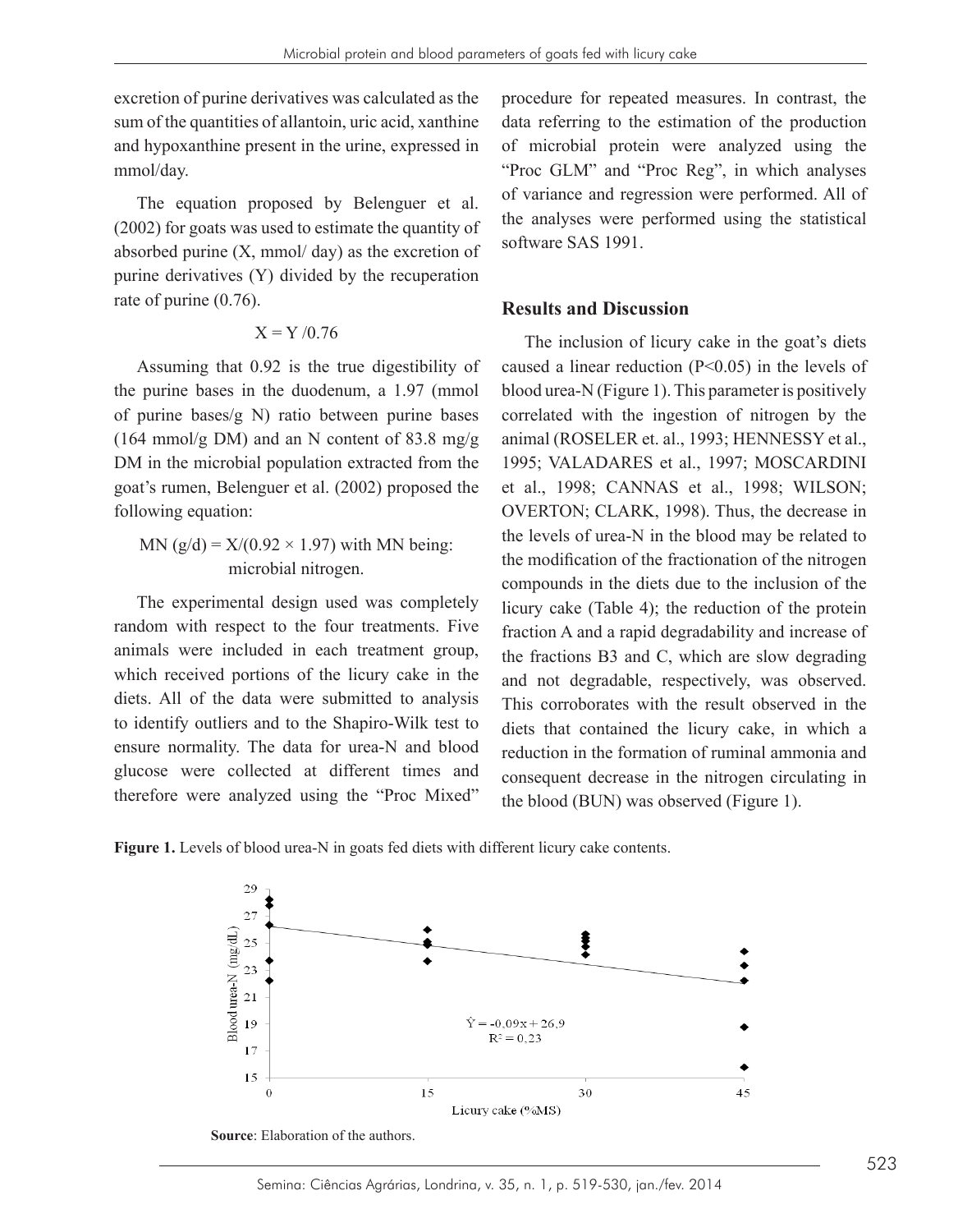| Items          |          |       | Licury cake $(\% )$                   |       |
|----------------|----------|-------|---------------------------------------|-------|
|                | $\Omega$ | 15    | 30                                    | 45    |
| $TC(DM\%)$     | 76.3     | 74.8  | 73.8                                  | 73.3  |
| $TN(DM\%)$     | 3.33     | 3.46  | 3.54                                  | 3.56  |
|                |          |       | Fractions of carbohydrates (%TC)      |       |
| $A + B1$       | 23.6     | 17.5  | 12.5                                  | 8.6   |
| B <sub>2</sub> | 38.1     | 41,7  | 44.9                                  | 47.7  |
| $\mathcal{C}$  | 17.2     | 22    | 26.4                                  | 30.3  |
|                |          |       | Fractions of nitrogen compounds (%TN) |       |
| A              | 21.16    | 20.44 | 19.55                                 | 18.47 |
| $B1+B2$        | 44.93    | 44.77 | 44.86                                 | 45.17 |
| B <sub>3</sub> | 27.51    | 28.21 | 28.85                                 | 29.45 |
| $\mathcal{C}$  | 4.91     | 5.08  | 5.25                                  | 5.41  |

| Table 4. Fractionation of carbohydrates and nitrogen compounds in the diets with different licury cake contents. |
|------------------------------------------------------------------------------------------------------------------|
|------------------------------------------------------------------------------------------------------------------|

**Source**: Elaboration of the authors.

Silva et al. (2010) substituted different amounts of soybean meal with detoxified castor bean meal in the diets of sheep. They found that the values of BUN decreased from 34.68 to 23.31 mg/dL. This behavior was attributed to the fact that the product contained less soluble nitrogen fractions, showing that the reduction in the degradability of the protein fraction influences the levels of BUN.

The average values of BUN in the present study were 25.66, 24.90, 25.01 and 20.90 mg/dL for the 0, 15, 30 and 45 % DM licury cake groups, respectively, showing that the protein content in the diets was sufficient to meet the protein demand of the animals. Fonseca et al. (2008) evaluated diets containing 11.5, 13.5, 15.5 and 17.5% crude protein in lactating goats and observed a linear increase in the levels of BUN. The value of blood urea-N observed in the treatment containing 15.5% crude protein was 22.3 mg/dL, which is close to the values observed in the present study.

A linear decrease  $(P<0.05)$  was verified for the levels of BUN at different times after feeding (Figure 2). The average values found were 24.04, 25.62, 23.86 and 22.97 mg/dL at 0, 2, 4 and 6 hours after feeding, respectively. Normally, due to the ruminal degradation of dietary protein, elevated concentrations of urea are observed two hours

after feeding. A large proportion of the nitrogen compounds that reach the rumen are degraded by microorganisms that release ammonia. During ruminal fermentation, as long as the concentration of ammonia exceeds the level of utilization by the ruminal microorganisms, the same amount is absorbed. Through portal circulations, this ammonia reaches the liver, where it is transformed into urea that, together with the urea produced in the liver from the metabolism of amino acids, constitutes the bulk of the urea plasma. Thus, the absence of the expected elevation of urea plasma two hours after feeding could have been caused by a reduction in the degradability of the proteins in the diets containing the licury cake (Table 4), which translated to a reduction in the formation of ruminal ammonia.

The mechanisms of nitrogen excretion and reutilization may have reduced the blood urea-N at 4 and 6 hours after feeding (Figure 2). López and Stumpf Junior (2000) evaluated the influence of the inclusion of 0, 15, 30 and 45% sorghum grain in the diet of ovines on plasma parameters. A reduction in the levels of urea plasma was observed at postprandial time points. The levels of urea plasma in the animals fed with different portions of sorghum grain were different at 0 and 6 hours after feeding, with average values of 51.9 and 49.5 mg/100 ml.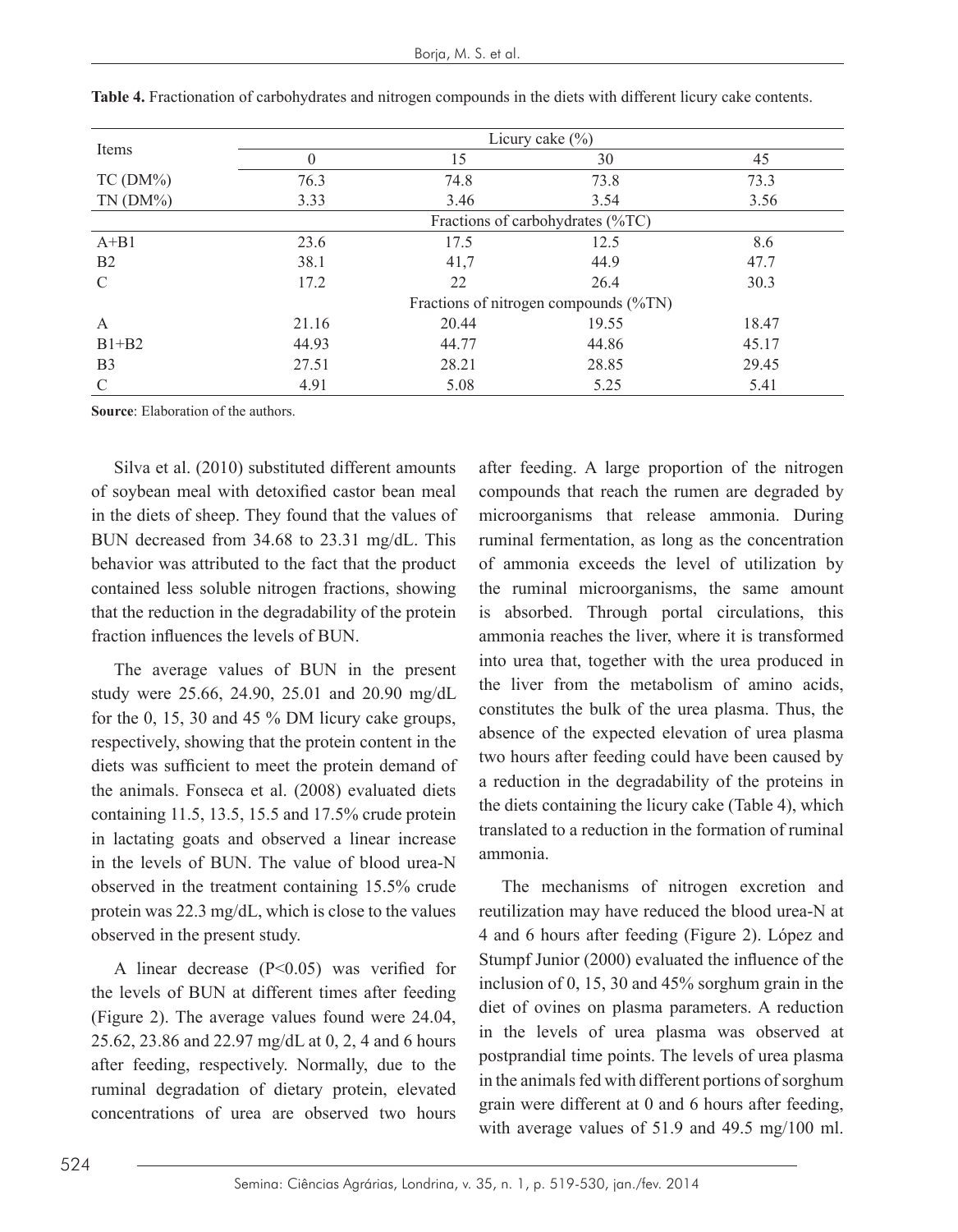These results were shown to be attributable to the different solubility of the sorghum proteins and carbohydrates.

A linear decrease was observed in the levels of blood glucose  $(p<0.05)$  in animals fed with diets for caprines (40-75 mg/dL) (SWENSON; REECE, 2006). The reduction in the blood glucose levels is correlated with the reduction of NFC levels caused (Table 4). This fact can be explained by the small amount of NFC in the licury cake relative to the other ingredients (Table 1). NFC is the principal the starch from the starch from the run the run the run the run the run the run the run the solution of the run the run the run the run the run the solution of the run the

 $\frac{1}{2}$  containing licury cake (Figure 3); however, these which is voled the production of acetic acid in the values stayed within the interval considered normal *the manimal rememants and reduced the production of* the change by the inclusion of the licury cake in the goats' diets which also reduced the NPC fevers in the diets. The These results were shown to be attributable to the precursor to propionic acid, which is the volatile fatty acid used for glycogenesis by the liver, and enterial solution, of the solgham proteins and and part ased for glyogenesis by the river, and carbohydrates.<br>it thus serves as the main source of glucose for  $\Lambda$  linear decrease was observed in the levels of the ruminants. Thus, the inclusion of licury cake blood glucose  $(n<0.05)$  in animals fed with diets elevated the level of fiber in the diet (Table 3), which favored the production of acetic acid in the ruminal fermentation and reduced the production of propionic acid. A similar reduction of the glucose For capilles (10.45 mg/dz) (5.6  $\mu$ 2005), NEECE, levels was observed by López and Stumpf Junior correlated with the reduction of NFC levels caused  $(2000)$  when using sorghum as a feed for sheep, which also reduced the NFC levels in the diets. The reduction of the blood glucose levels was explained (1able 4). This fact can be explained by the small<br>amount of NFC in the liqury cake relative to the by the decreased degradability of the starch from the sorghum in the rumen.

Figure 2. Levels of blood urea in goats fed diets with different licury cake contents at different times after feeding.



**Source**: Elaboration of the authors.

The volume of urinary excretion by the caprines (Figure 4a) decreased linearly  $(P<0.05)$  with the inclusion of licury cake in the diet. This decrease was most likely caused by the lower availability of crude protein in the diets (Table 4), which reduced the amount of nitrogen excreted by the caprines. In accordance with the NRC (2001), an increase in the excretion of nitrogen frequently results in increased water demand because water is necessary for metabolic elimination. Fonseca et al. (2008) fed milking goats different levels of CP in their diets

and observed a significant increase  $(P<0.05)$  in the animals' urinary excretion. This can also be explained by the increased need for water when nitrogen excretion is increased. Diets with higher synchrony between the degradability of carbohydrates and proteins in the rumen can improve the utilization of the dietary proteins by the ruminal microorganisms, thus reducing the production of ammonia in the rumen and causing lower levels of blood urea and therefore reducing the nitrogen excreted and the total volume of urinary excretion. Still, with respect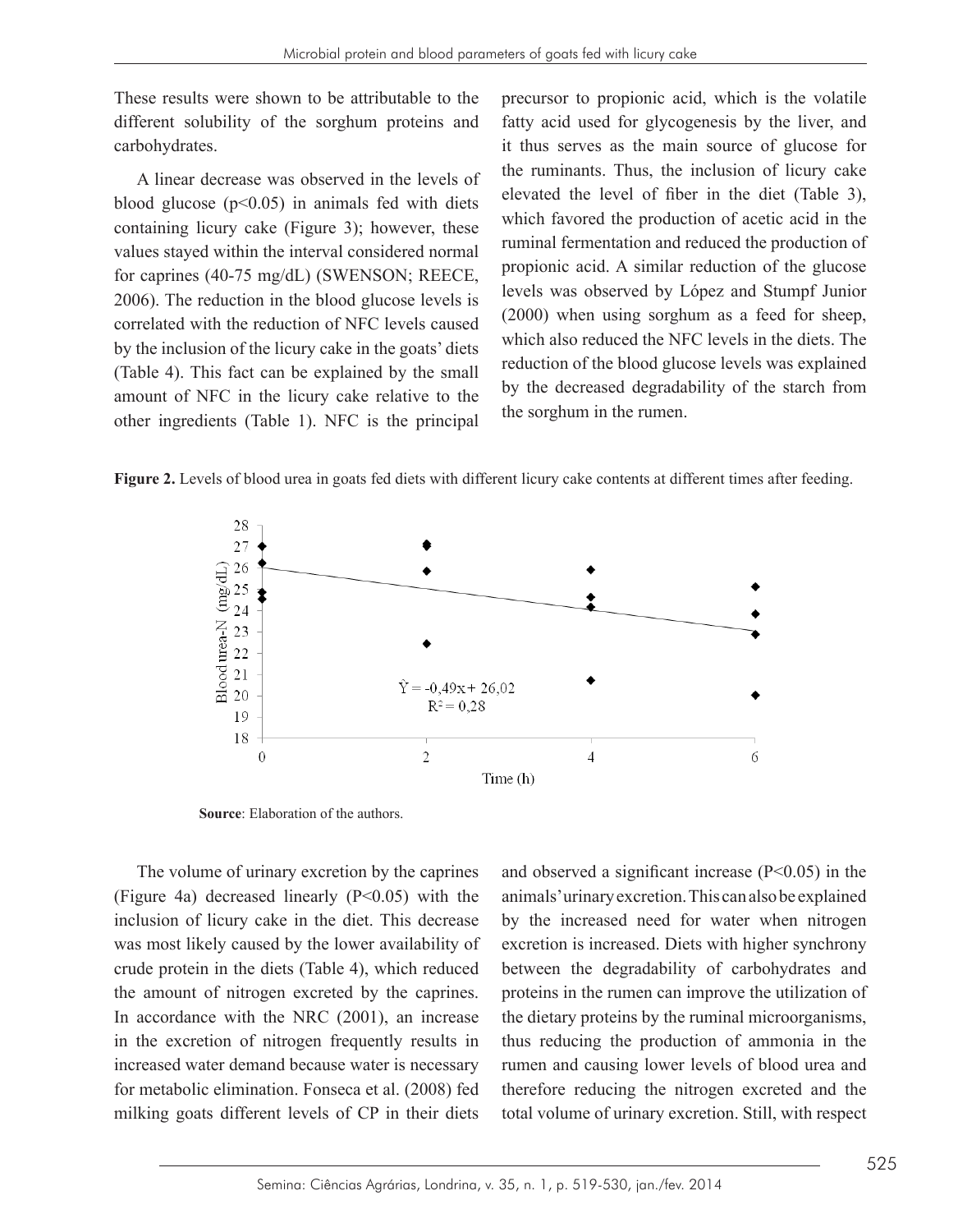to the diet composition, the inclusion of licury cake resulted in increased levels of EE (Table 3), (BORJA et al., 2010). Animals under less therm which could have favored the adaptation to the hot stress would be expected to excrete and humid ambient environment (THI:85) because to the diet composition, the inclusion of licury the EE reduced the caloric increase of the animals

(BORJA et al., 2010). Animals under less thermic stress would be expected to excrete less water to achieve heat loss.





**Source**: Elaboration of the authors. **Source**: Elaboration of the authors.

in mmol/d (Figures 4a and 4d) was observed with licury cake included in their diets (Figure 4d in response to the inclusion of licury cake in This result is explained by the reduction in the reduction of allantoin of allantoin may be connected to the reduction of NFC levels in the reduction of NFC levels in the reduction of  $\alpha$ mmol/day. In this study, the reduction of allantoin, the excretion of purine derivatives is indicative xanthine and hypoxanthine excretion may be lower microbial production caused by the inclusion connected to the reduction of NFC levels and the of licury cake in the caprines' diets. Of the maj the production of the margements compounds. Interaction measures, the availability of energy have caused a reduction in microbial growth due development of the ruminal microorganisms. Borja A linear reduction  $(P<0.05)$  in the urinary excretion of allantoin and xanthine + hypoxanthine the diet, while the excretion of uric acid was not influenced (P>0.05), with average values of 0.136 xanthine and hypoxanthine excretion may be rapid degradation of the nitrogenous compounds have caused a reduction in microbial growth due to the lack of rapidly degradable carbohydrates and nitrogen. According to Carvalho et al. (2007), the A+B1 fractions provide energy and carbon skeletons for the production of microbial proteins. Due to the substitution of the protein present in soybean meal with that of licury cake, the fraction of non-protein nitrogen (fraction A) was reduced, causing an increase in the time of degradation of the proteins (Table 4) and thus significantly influencing microbial protein synthesis.

etion of allantoin and xanthine + hypoxanthine derivatives was observed in the urine of the caprines A linear reduction in the excretion of purine with licury cake included in their diets (Figure 4c). This result is explained by the reduction in the urinary excretion of allantoin (Figure 4b), xanthine and hypoxanthine (Figure 4d). The reduction in the excretion of purine derivatives is indicative of of licury cake in the caprines' diets. Of the major nutritional factors, the availability of energy and nitrogen are the main limiting factors in the et al. (2010) used different portions of licury cake in the caprine diet and did not observe a difference in the consumption of DM with different levels of licury cake. The average daily consumption was 509 g DM/day. However, there was a reduction in the consumption of  $CP$  and NFC ( $P \le 0.05$ ) when licury cake was included in the diet. The consumption of CP and NFC in the treatment without licury cake were 69.4 g CP/day and 83.7 g NFC/day. In the treatment in which licury cake comprised 45% of the diet, the consumption was 45.7 g CP/day and 22.5 g NFC/day. These factors could have reduced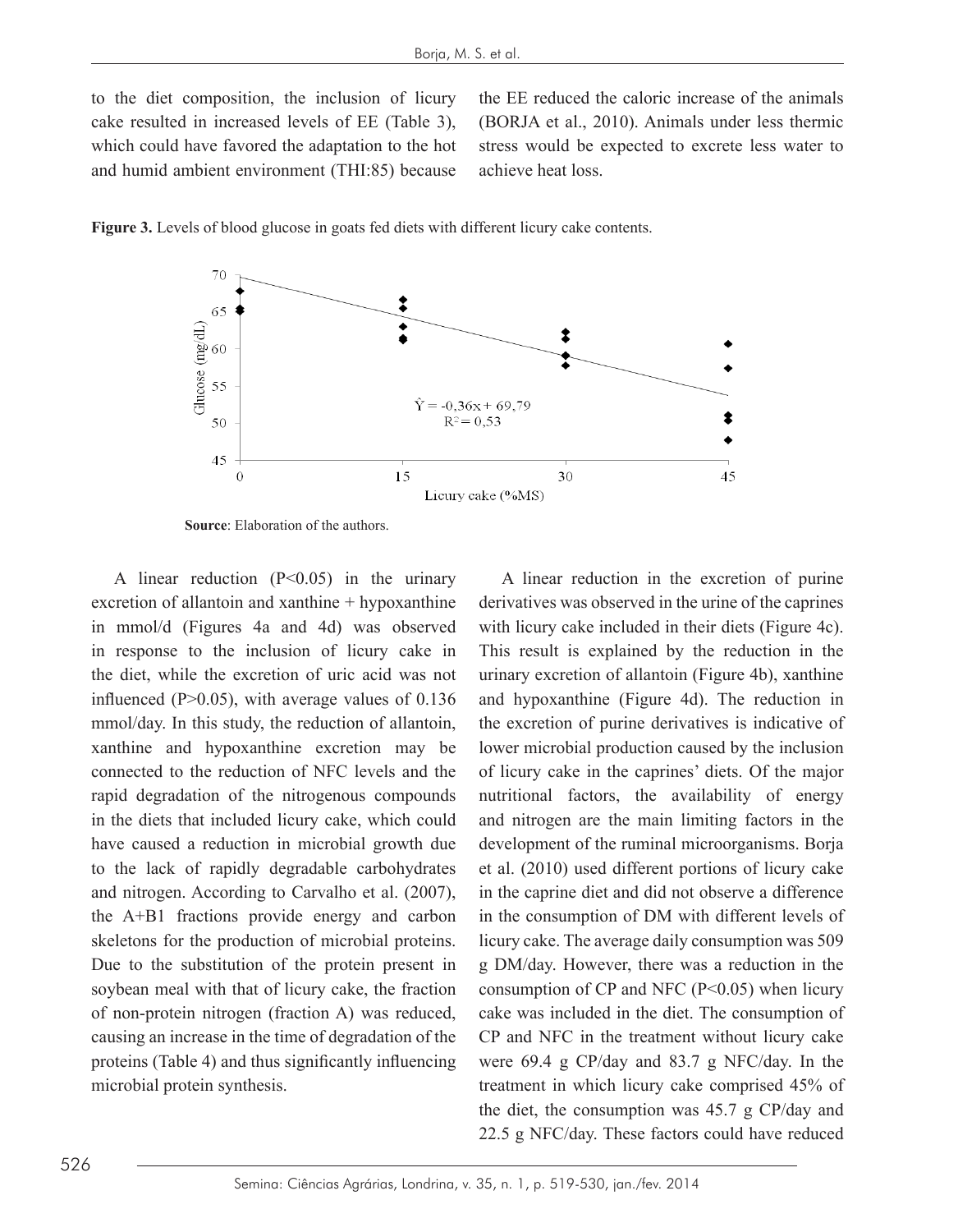the production of microbial proteins and thereby influenced the decrease in the excretion of purine derivatives. With respect to the total excretion of the purine derivatives in the urine, the average percentage of allantoin was from 68 to 77%, while xanthine+hypoxanthine represented from 21 to 30%, and uric acid represented from .08 to 1.6%. In ovines, allantoin makes up 60-80% of the purine derivatives in the urine, uric acid from 10-30% and hypoxanthine and xanthine contribute 5-10%, according to Chen and Gomes (1992). Argôlo et al. (2010) substituted corn with mesquite pod meal in the alimentation of dairy goats and found weight, alimentary additives and by species.

values similar to those of this study: 65 to 67% allantoin,  $.081$  to  $1.21\%$  uric acid and 26 to  $28\%$ xanthine and hypoxanthine. Fonseca et al. (2006) provided diets with different levels of CP (11.5, 13.5, 15.5 and 17.5%) to dairy goats and found 64 to 76% allantoin, 16 to 20% uric acid and 7 to 15% xanthine and hypoxanthine in the urine. These variations are expected because, according to Yu et al. (2002), the excretion of allantoin, uric acid, xanthine and hypoxanthine can be affected by the source of dietary protein, the source of energy, the consumption of dry matter (DM), energy, protein, weight, alimentary additives and by species.

**Figure 4.** a) Volume urinary excretion (L), b) Urinary excretion of allantoin (mmol/day), c) Purine derivatives (mmol/<br> $\frac{1}{2}$ ). A Hylange consider a formulation demonstration (mmol/day). dl), d) Urinary excretion of xanthine + hypoxanthine (mmol/day).



**Source**: Elaboration of the authors. **Source**: Elaboration of the authors.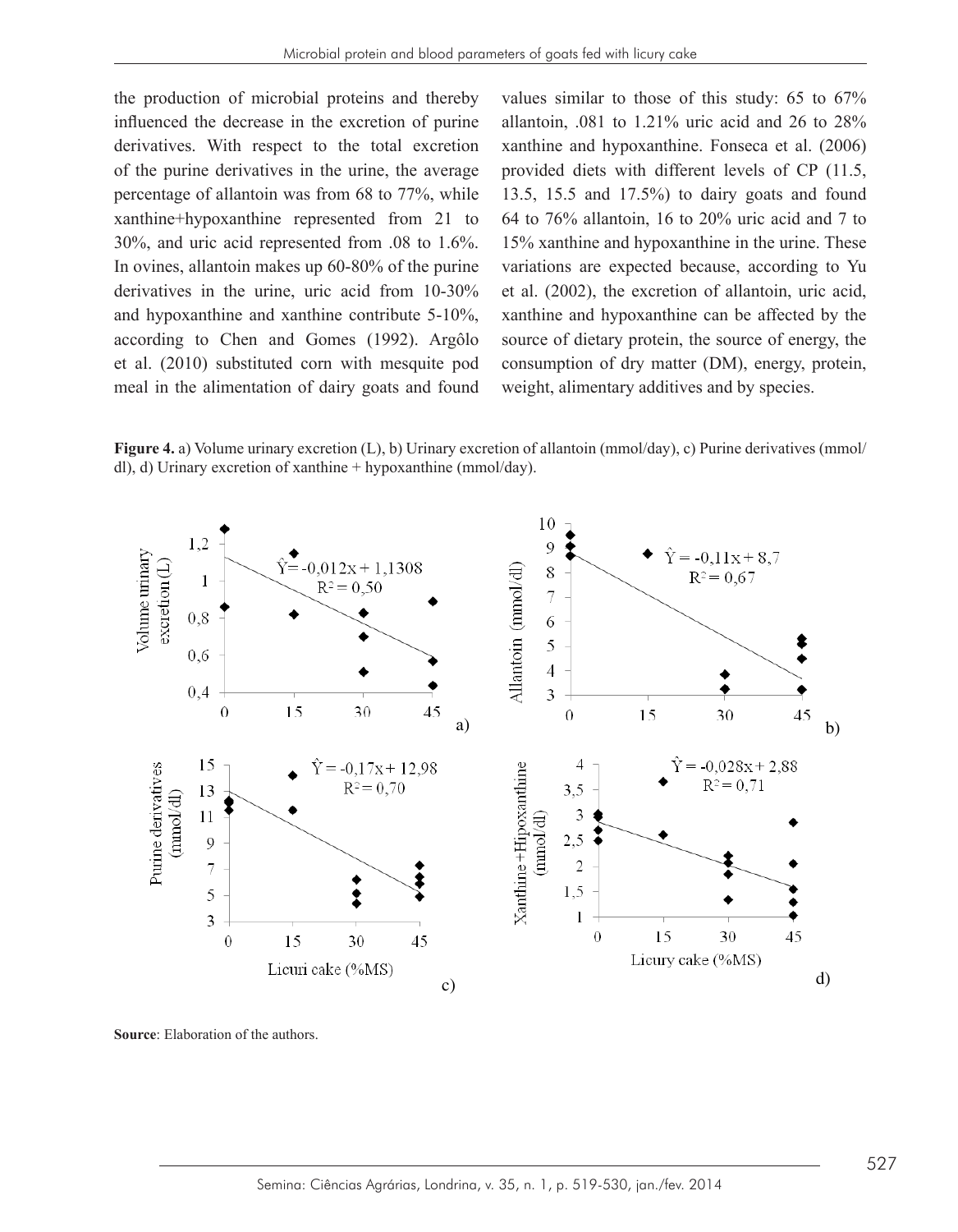The percentage of uric acid was lower than that of xanthine and hypoxanthine, in contrast to the findings reported by (FONSECA et al. 2006; LINDBERG, 1989; CHEN; MEJIA; ORSKOV, 1995). One common feature between the diet of this experiment and the diet in the experiment conducted by Argôlo et al. (2010) was the lower consumption of NFC by the animals fed with licury cake and those fed with mesquite pod meal, respectively, which caused lower microbial protein production. The lower percentage of uric acid relative to xanthine and hypoxanthine could be explained by the lower metabolic formation of purine derivatives caused by a decrease in xanthine oxidase activity in goats, mainly in the intestine, liver and plasma; this enzyme converts the xanthine into uric acid (BELENGUER et al., 2002).

Significant differences were not found between the values of microbial nitrogen flow in the caprines fed licury cake. The estimated average values for the 0, 15, 30 and 45% licury cake groups were 8.05, 6.72, 7.00 and 7.55 mmol/day, respectively. The estimation of the flow of microbial-N depends mainly on the digestibility of the purines absorbed in the duodenum and the ratio between the microbial-N content of the rumen and purines absorbed. This estimate is not absolute and may vary in accordance with the experimental diet (ANDRADE-MONTEMAYOR et al., 2004).

Because licury cake has not been widely studied, its effects need to be evaluated in different species, especially on productive variables like weight gain and milk production. With these data, we will be able to establish its capacity and efficiency as a nutritional supplement for animals.

Based on the results of the production of microbial protein and hematological parameters, licury cake can be used as up to 15% of the goat's total diet.

### **References**

ANDRADE-MONTEMAYOR, H.; HERNÁNDEZ, F.; MADRID, J.; MEGÍAS, M. D. Comparison of different models to estimate purine bases absorbed in goats. *South African Jounal of Animal Science*, Pretória, v. 34, p. 28- 30, 2004. Supplement 1.

ARGÔLO, L. S.; PEREIRA, M. L. A.; DIAS, J. C. T.; CRUZ, J. D.; DEL REI, A. J.; OLIVEIRA, C. A. S. Mesquite pod meal in diets for lactating goats: ruminal parameters and microbial protein synthesis. *Brazilian Journal of Animal Science*, Champaign, v. 39, n. 3, p. 541-548, 2010.

ASSOCIATION OF OFFICIAL ANALYTICAL CHEMISTS – AOAC. Official methods of analysis. 15. ed. Washington: AOAC, 1990.

BELENGUER, A.; YANEZ, D.; BALCELLS, J.; OZDEMIR BABER, N. H.; GONZALEZ RONQUILLO, M. Urinary excretion of purine derivatives and prediction of rumen microbial outflow in goats. *Livestock Production Science*, Amsterdam, v. 77, n. 1, p. 127-135, 2002.

BORJA, M. S.; OLIVEIRA, R. L.; RIBEIRO, C. V. D. M.; BAGALDO, A. R.; CARVALHO, G. G. P.; SILVA, T. M.; LIMA, L. S.; BARBOSA, L. P. Effects of feeding licury (Syagrus coronate) cake to growing goats. *Asian-Australasian Journal of Animal Science,* Champaign, v. 23, n. 11, p. 1436-1444, 2010.

CANNAS, A.; PES, A.; MANCUSO, R.; VODRET, B.; NUDDA, A. Effect of dietary energy and protein concentration on the concentration of milk urea nitrogen in dairy ewes. *Journal of Dairy Science,* Madison, v. 81, n. 2, p. 499-508, 1998.

CARVALHO, G. G. P.; GARCIA, R.; PIRES, A. J. V.; PEREIRA, O. G.; FERNANDES, F. E. P.; OBEID, J. A.; CARVALHO, B. M. A. Fractionation of carbohydrates in wilted elephant grass silage or with cocoa meal. *Brazilian Journal of Animal Science,* Viçosa, v. 36, n. 4, p. 1000- 1005, 2007.

CENTER OF STATISTICS AND INFORMATION – CEI. Basic information from municipal in Bahia. [S.l.: s.n], 2010. 146 p. (Region metropolitan, n. 6).

CHEN, X. B.; GOMES, M. J. *Estimation of microbial protein supply to sheep and cattle based on urinary excretion of purine derivatives*: on overview of technical details. Aberdeen: Rowett Research Institute/ International Feed Research Unit, 1992. 21 p. (Occasional publication).

CHEN, X. B.; MEJIA, A. T.; ORSKOV, E. R. Evaluation of the use of the purine derivative: creatinine ratio in spot urine and plasma samples as an index of microbial